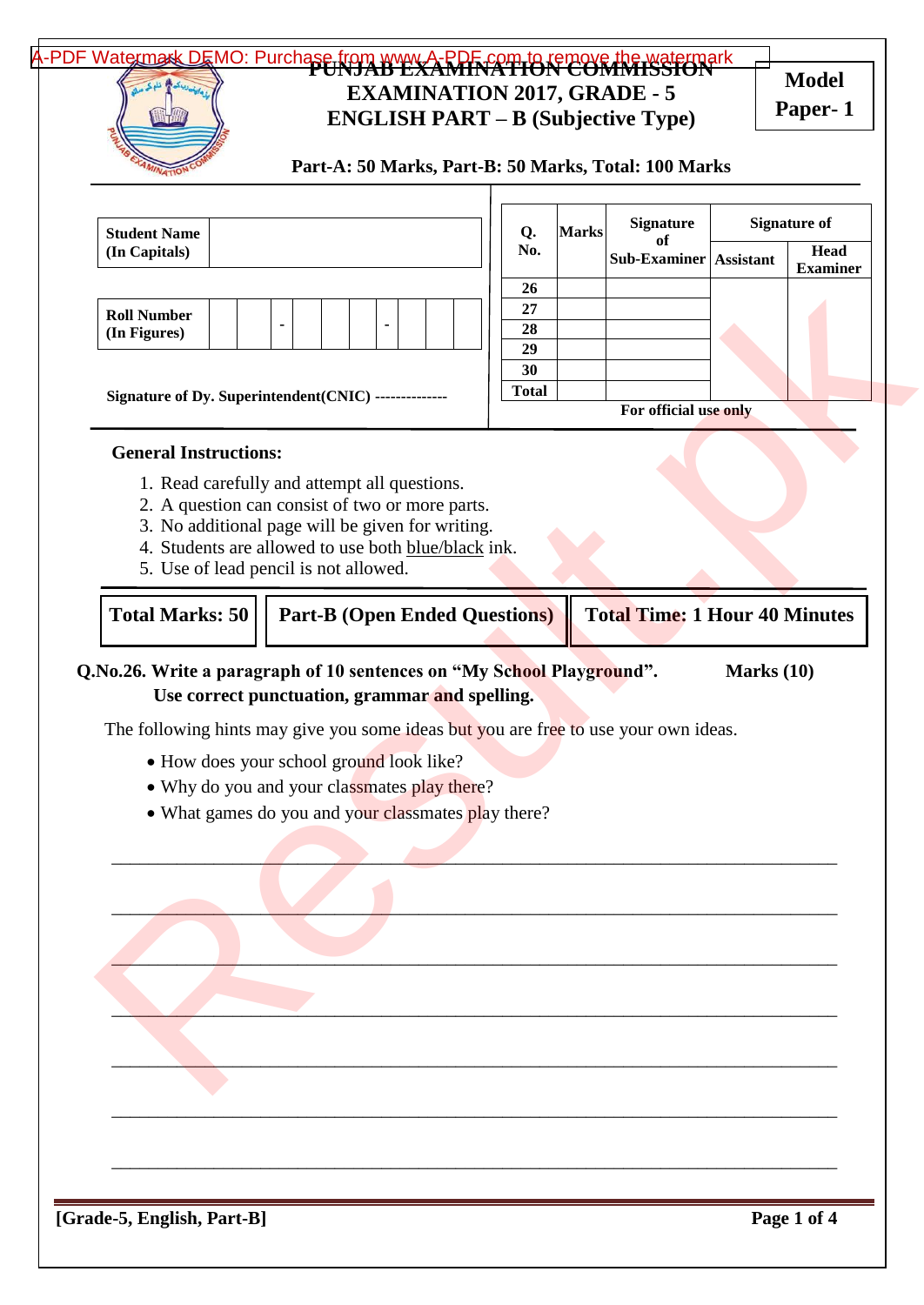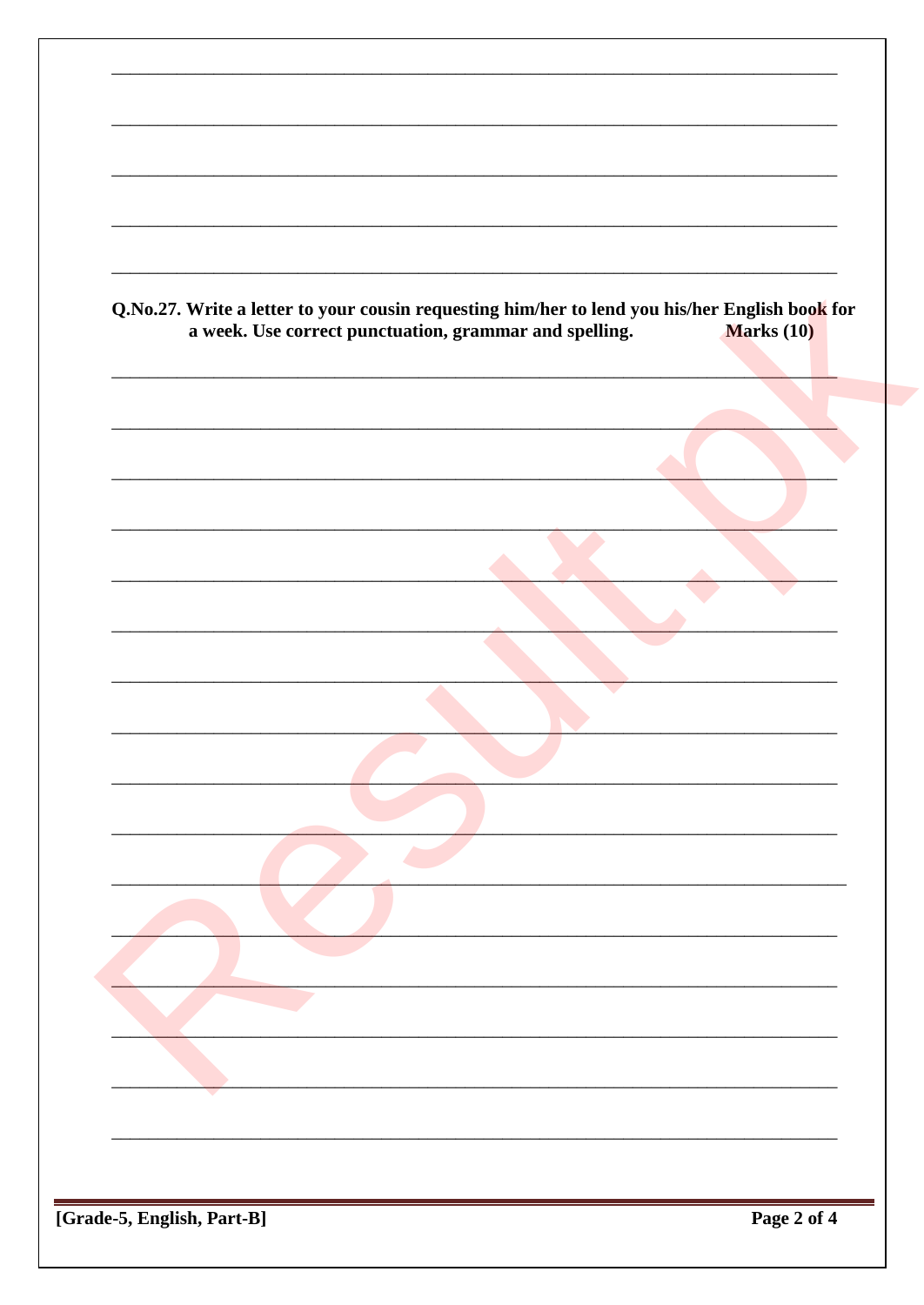| Q.No.28. Write a story using the moral "Do Good and Have Good". Write a suitable title for the<br>story. Use correct punctuation, grammar and spelling. | Marks (10) |
|---------------------------------------------------------------------------------------------------------------------------------------------------------|------------|
|                                                                                                                                                         |            |
|                                                                                                                                                         |            |
|                                                                                                                                                         |            |
|                                                                                                                                                         |            |
|                                                                                                                                                         |            |
|                                                                                                                                                         |            |
|                                                                                                                                                         |            |
|                                                                                                                                                         |            |
|                                                                                                                                                         |            |
|                                                                                                                                                         |            |
|                                                                                                                                                         |            |
|                                                                                                                                                         |            |
|                                                                                                                                                         |            |
|                                                                                                                                                         |            |

### Q.No.29. (a) Read the following paragraph carefully and answer Q. No. 1, 2 and 3. Marks $(5)$

Muhammad Ali Jinnah was born on 25<sup>th</sup> December, 1876. When Muhammad Ali Jinnah was 6 years old, he was enrolled in Sindh Madrassa-tul-Islam. He was a hardworking student. He used to study late at night. One night when he was studying, his aunt said, "If you keep on studying like this you will fall ill." Muhammad Ali Jinnah replied that if he did not work hard he would never be able to accomplish anything great.

### Q. No.1. When was Muhammad Ali Jinnah born?

## Q. No.2. Which kind of student Muhammad Ali Jinnah was?

Marks $(2)$ 

Marks  $(1.5)$ 

 $\boxed{\text{Grade-5}, \text{English}, \text{Part-B}}$ 

Page 3 of 4